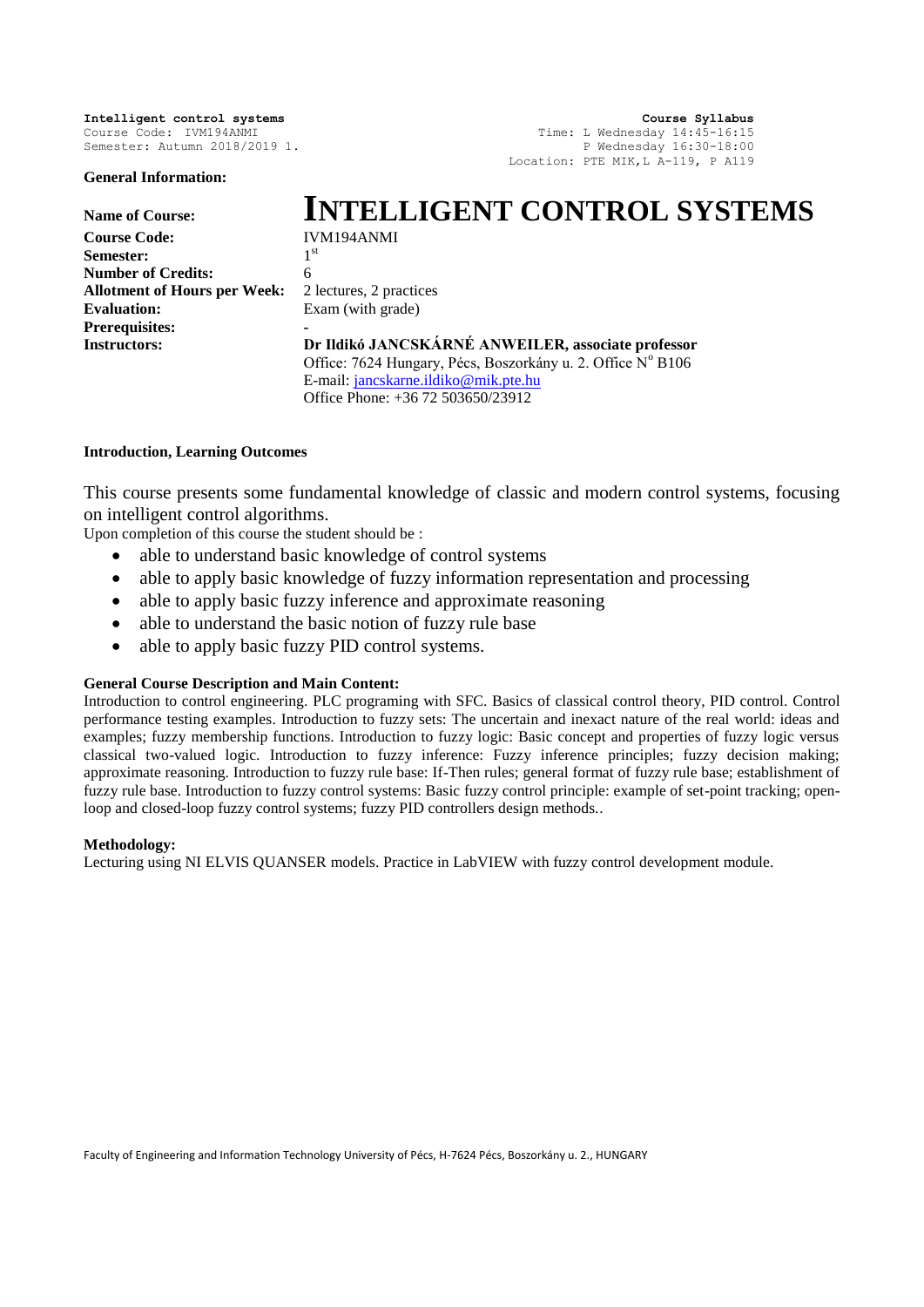# **Schedule:**

Study period in 15 weeks: sept.3 - dec.14. (2018)

- 1. -
- 2. Introduction, control principles, P&ID diagrams, control examples. Drawing P&ID diagrams and block diagrams. Analog signals, filtering, closed loop control.
- 3. Control performance. Process models. On/off controller.
- 4. PID controller and tuning
- 5. Cascade control and feed forward feedback control
- 6. fuzzy sets and fuzzy logic
- 7. fuzzy control
- 8. fuzzy control
- *9. Autumn break*
- 10. Fuzzy controller design and test.
- 11. Project work 1.
- 12. PLC programing fundamentals
- 13. SFC programing
- 14. Project work 2.
- 15. Final project presentations

Each student is expected to do quizzes, homework assignments and submit the final project with a written report on the topic as agreed upon by the student and the instructor.

Projects and homework

1. Paper Review: A journal paper dealing with fuzzy systems will be assigned by the instructor. The student will write a detailed report on the paper, showing his/her mastery and understanding of the contents of the paper. All relevant mathematical derivations and computer simulations (if any) will be included in the report.

2. Design a fuzzy controller for a model system. Students will prepare a written report on their project, explaining in detail the theoretical development, experimental work, and analysis of the results obtained.

3. Create and test SFC program.

# **Attendance:**

Attending is required all classes. Unexcused absences will adversely affect the grade, and in case of absence from more than 30% of the total number of lesson will be grounds for failing the class. To be in class at the beginning time and stay until the scheduled end of the lesson is required, tardiness of more than 20 minutes will be counted as an absence. In the case of an illness or family emergency, the student must present a valid excuse, such as a doctor's note.

# **Evaluation + Grading**

Grading will follow the course structure with the following weight:

- 1. Homeworks 10 %.
- 2. Tests 80 %
- 3. Offered exam grade: over 65 % during the study and correction period.
- 4. Written exam in the exam period. A minimum of 50% is required to pass the exam.

## **Grading scale**

| Numeric Grade: |          |         |         |         |       |
|----------------|----------|---------|---------|---------|-------|
| Evaluation in  | 85%-100% | 75%-84% | 65%-74% | 50%-64% | 0-49% |
| points:        |          |         |         |         |       |

## **Students with special needs:**

Students with special physical needs and requiring special assistance must first register with the Dean of the Students Office. All reasonable requests to provide an equal learning environment for all students is to be assured.

## **Required Reading and other Materials will be equivalent to:**

Faculty of Engineering and Information Technology University of Pécs, H-7624 Pécs, Boszorkány u. 2., HUNGARY

**Intelligent control systems Course Syllabus** Course Code: IVM194ANMI The Source Code: 1999 Time: L Wednesday 14:45-16:15 Semester: Autumn 2018/2019 1. P Wednesday 16:30-18:00 Location: PTE MIK,L A-119, P A119